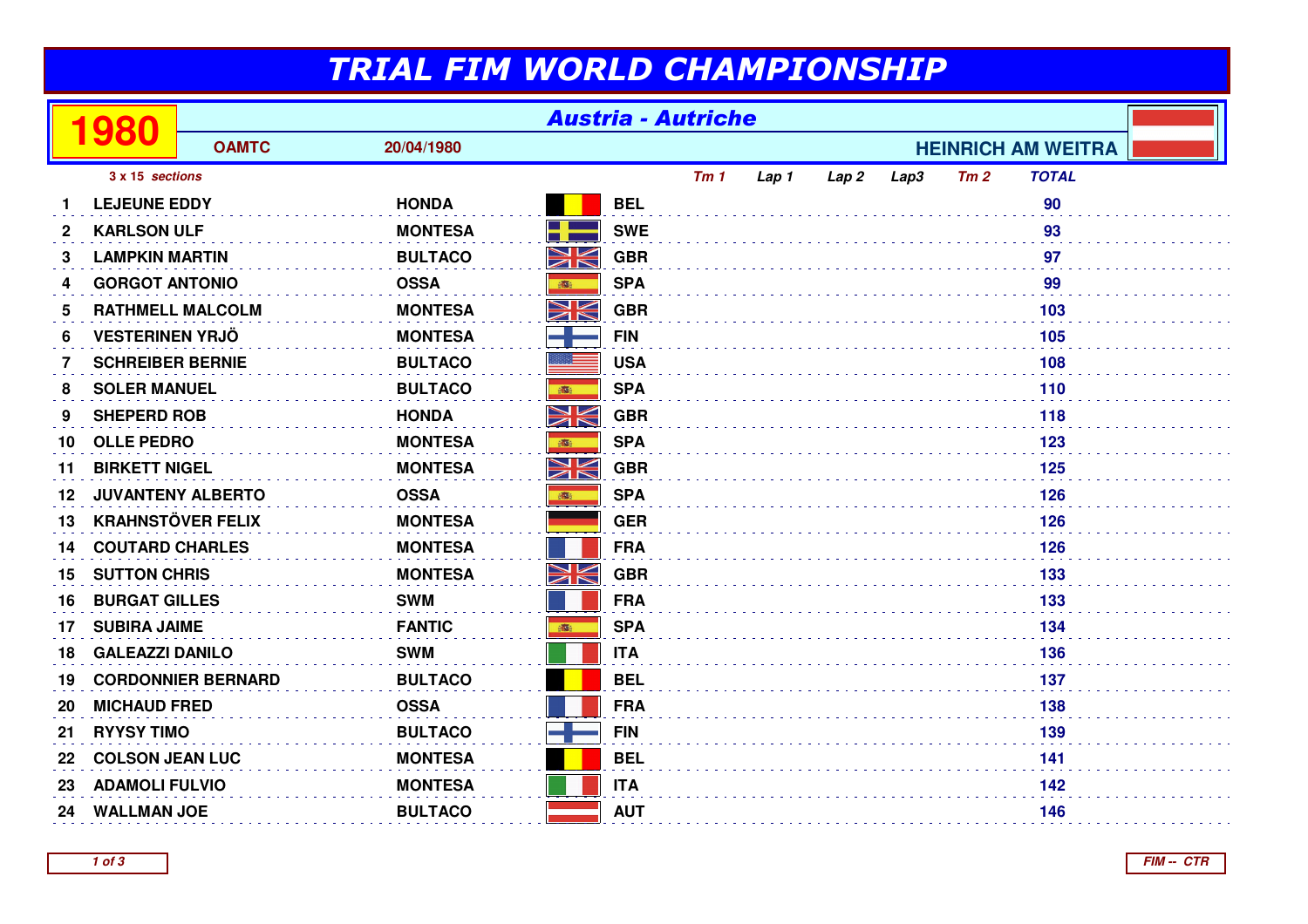## TRIAL FIM WORLD CHAMPIONSHIP

|    | 980                       | <b>Austria - Autriche</b> |                |                 |                 |       |                  |      |     |                           |  |
|----|---------------------------|---------------------------|----------------|-----------------|-----------------|-------|------------------|------|-----|---------------------------|--|
|    |                           | <b>OAMTC</b>              | 20/04/1980     |                 |                 |       |                  |      |     | <b>HEINRICH AM WEITRA</b> |  |
|    | 3 x 15 sections           |                           |                |                 | Tm <sub>1</sub> | Lap 1 | Lap <sub>2</sub> | Lap3 | Tm2 | <b>TOTAL</b>              |  |
| 25 | <b>JO JOSE</b>            |                           | <b>MONTESA</b> | <b>SPA</b><br>高 |                 |       |                  |      |     | 147                       |  |
| 26 | <b>CIRERA MIGUEL</b>      |                           | <b>MONTESA</b> | <b>SPA</b><br>高 |                 |       |                  |      |     | 131                       |  |
| 27 | <b>HAAF FRANZ</b>         |                           | <b>FANTIC</b>  | <b>GER</b>      |                 |       |                  |      |     | 163                       |  |
| 28 | <b>BALDINI ETTORE</b>     |                           | <b>BULTACO</b> | <b>ITA</b>      |                 |       |                  |      |     | 172                       |  |
| 29 | <b>TOSCO GIOVANNI</b>     |                           | <b>OSSA</b>    | <b>ITA</b>      |                 |       |                  |      |     | 180                       |  |
| 30 | <b>HATTORI KIYOTERU</b>   |                           | <b>HONDA</b>   | <b>JPN</b>      |                 |       |                  |      |     | 181                       |  |
| 31 | <b>TRUMMER FRANZ</b>      |                           | <b>MONTESA</b> | <b>AUT</b>      |                 |       |                  |      |     | 182                       |  |
| 32 | <b>HOLLANDER MAURI</b>    |                           | <b>BULTACO</b> | <b>FIN</b>      |                 |       |                  |      |     | 183                       |  |
| 33 | <b>KARL FRANZ</b>         |                           | <b>BULTACO</b> | <b>AUT</b>      |                 |       |                  |      |     | 184                       |  |
| 34 | <b>LUFT WALTER</b>        |                           | <b>BULTACO</b> | <b>AUT</b>      |                 |       |                  |      |     | 187                       |  |
| 35 | <b>CLAESSON HAKAN</b>     |                           | <b>MONTESA</b> | <b>SWE</b>      |                 |       |                  |      |     | 188                       |  |
| 36 | <b>LEJEUNE JEAN MARIE</b> |                           | <b>MONTESA</b> | <b>BEL</b>      |                 |       |                  |      |     | 189                       |  |
| 37 | <b>GOSET CLAUDE</b>       |                           | <b>SWM</b>     | <b>BEL</b>      |                 |       |                  |      |     | 189                       |  |
| 38 | <b>KAISER WOLFGANG</b>    |                           | <b>MONTESA</b> | <b>AUT</b>      |                 |       |                  |      |     | 191                       |  |
| 39 | <b>WOLF GERHARD</b>       |                           | <b>BULTACO</b> | <b>AUT</b>      |                 |       |                  |      |     | 198                       |  |
| 40 | <b>HERMANSSON JAN</b>     |                           | <b>BULTACO</b> | H<br><b>SWE</b> |                 |       |                  |      |     | 205                       |  |
| 41 |                           | <b>DELLA RODOLFA LINO</b> | <b>BULTACO</b> | <b>ITA</b>      |                 |       |                  |      |     | 206                       |  |
| 42 |                           | <b>DESNOYERS NICOLAS</b>  | <b>SWM</b>     | <b>FRA</b>      |                 |       |                  |      |     | 208                       |  |
| 43 | <b>BREI LUDWIG</b>        |                           | <b>BULTACO</b> | <b>GER</b>      |                 |       |                  |      |     |                           |  |
| 44 | <b>WEISS HELMUT</b>       |                           | <b>FANTIC</b>  | <b>GER</b>      |                 |       |                  |      |     | 214                       |  |
| 45 | <b>ANKER MARTIN</b>       |                           | <b>BULTACO</b> | <b>GER</b>      |                 |       |                  |      |     | 216                       |  |
| 46 | <b>CANTONI DARIO</b>      |                           | <b>FANTIC</b>  | <b>ITA</b>      |                 |       |                  |      |     | 219                       |  |
| 47 | <b>PEGAM GERHARD</b>      |                           | <b>FANTIC</b>  | <b>AUT</b>      |                 |       |                  |      |     | 229                       |  |
| 48 | <b>THOMA MAX</b>          |                           | <b>MONTESA</b> | <b>GER</b>      |                 |       |                  |      |     | 231                       |  |